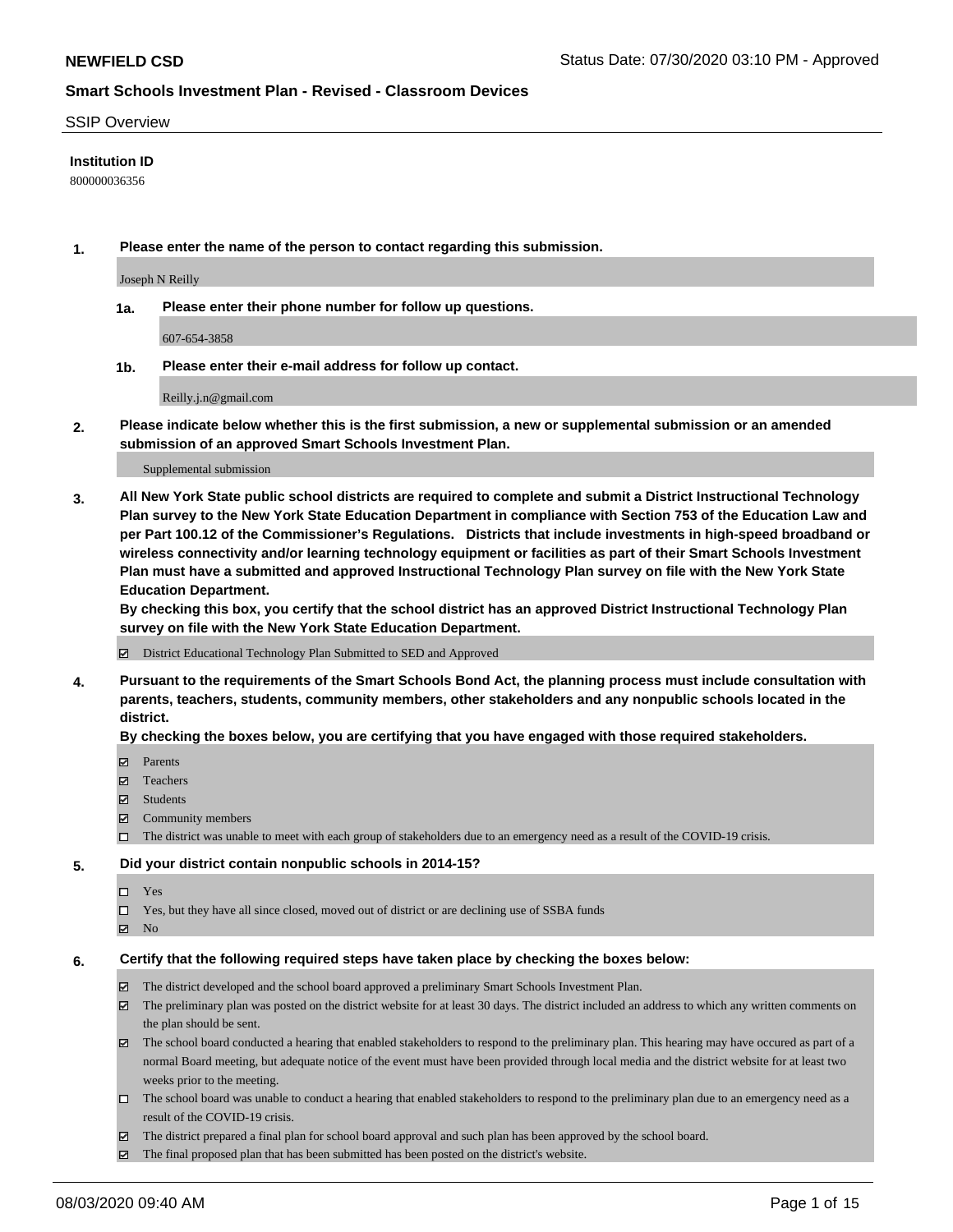SSIP Overview

**6a. Please upload the proposed Smart Schools Investment Plan (SSIP) that was posted on the district's website, along with any supporting materials. Note that this should be different than your recently submitted Educational Technology Survey. The Final SSIP, as approved by the School Board, should also be posted on the website and remain there during the course of the projects contained therein.**

Newfield Central Schools Smart Schools Initiative.pdf

**6b. Enter the webpage address where the final Smart Schools Investment Plan is posted. The Plan should remain posted for the life of the included projects.**

https://www.newfieldschools.org/districtpage.cfm?pageid=1399

**7. Please enter an estimate of the total number of students and staff that will benefit from this Smart Schools Investment Plan based on the cumulative projects submitted to date.**

850

**8. An LEA/School District may partner with one or more other LEA/School Districts to form a consortium to pool Smart Schools Bond Act funds for a project that meets all other Smart School Bond Act requirements. Each school district participating in the consortium will need to file an approved Smart Schools Investment Plan for the project and submit a signed Memorandum of Understanding that sets forth the details of the consortium including the roles of each respective district.**

 $\Box$  The district plans to participate in a consortium to partner with other school district(s) to implement a Smart Schools project.

### **9. Please enter the name and 6-digit SED Code for each LEA/School District participating in the Consortium.**

| Partner LEA/District | <b>ISED BEDS Code</b> |
|----------------------|-----------------------|
| (No Response)        | (No Response)         |

### **10. Please upload a signed Memorandum of Understanding with all of the participating Consortium partners.**

(No Response)

**11. Your district's Smart Schools Bond Act Allocation is:**

\$933,590

#### **12. Final 2014-15 BEDS Enrollment to calculate Nonpublic Sharing Requirement**

|            | Public Enrollment | Nonpublic Enrollment | Total Enrollment | I Nonpublic Percentage |
|------------|-------------------|----------------------|------------------|------------------------|
| Enrollment | 740               |                      | 740.00           | 0.00                   |

**13. This table compares each category budget total, as entered in that category's page, to the total expenditures listed in the category's expenditure table. Any discrepancies between the two must be resolved before submission.**

|                                          | Sub-Allocations | <b>Expenditure Totals</b> | <b>Difference</b> |
|------------------------------------------|-----------------|---------------------------|-------------------|
| <b>School Connectivity</b>               | 0.00            | 0.00                      | 0.00              |
| Connectivity Projects for<br>Communities | 0.00            | 0.00                      | 0.00              |
| Classroom Technology                     | 380,175.00      | 380,175.00                | 0.00              |
| Pre-Kindergarten Classrooms              | 0.00            | 0.00                      | 0.00              |
| Replace Transportable<br>Classrooms      | 0.00            | 0.00                      | 0.00              |
| High-Tech Security Features              | 0.00            | 0.00                      | 0.00              |
| Nonpublic Loan                           | 0.00            | 0.00                      | 0.00              |
| Totals:                                  |                 |                           |                   |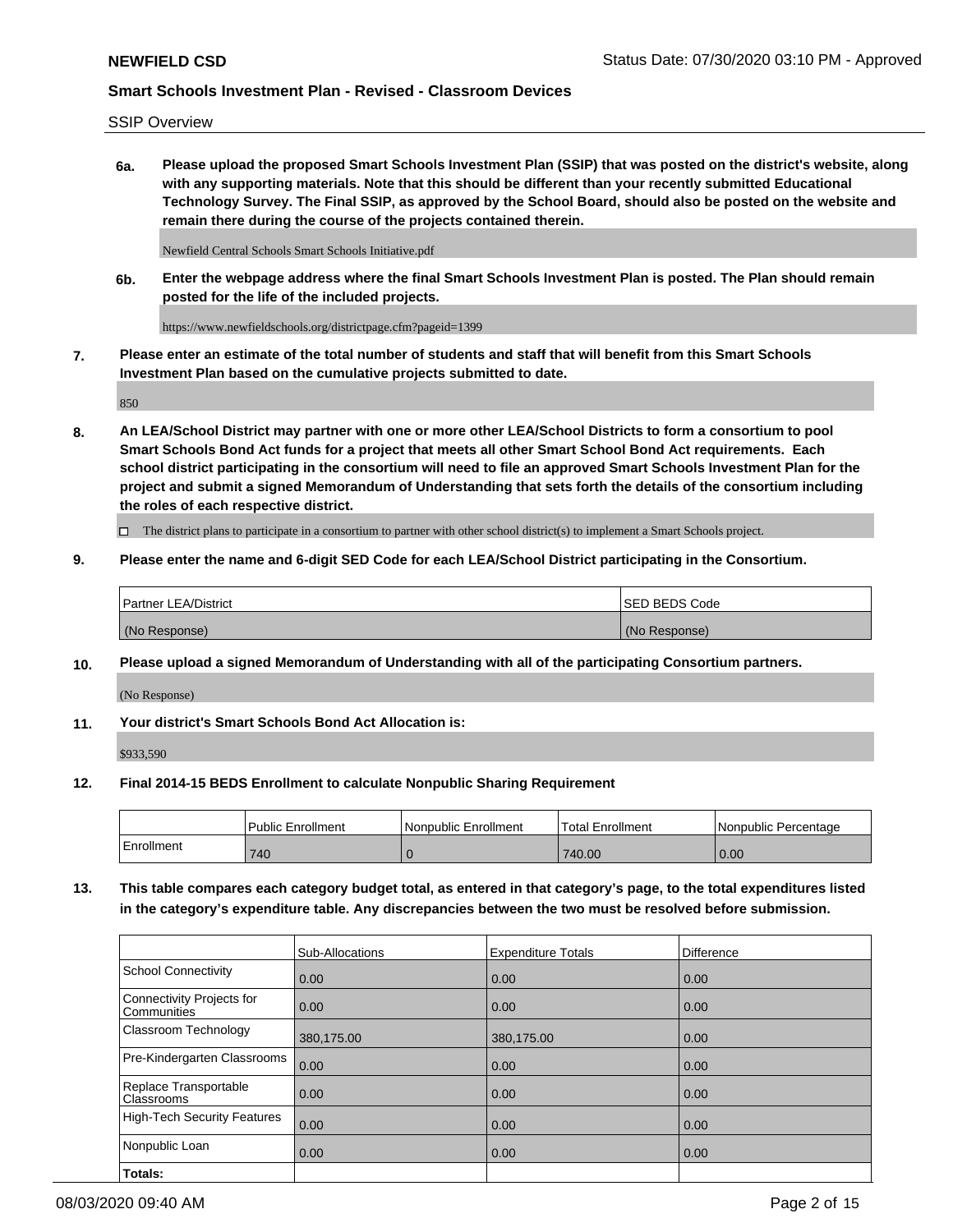SSIP Overview

| <b>Sub-Allocations</b> | Expenditure Totals | Difference |
|------------------------|--------------------|------------|
| 380,175                | 380,175            | 0          |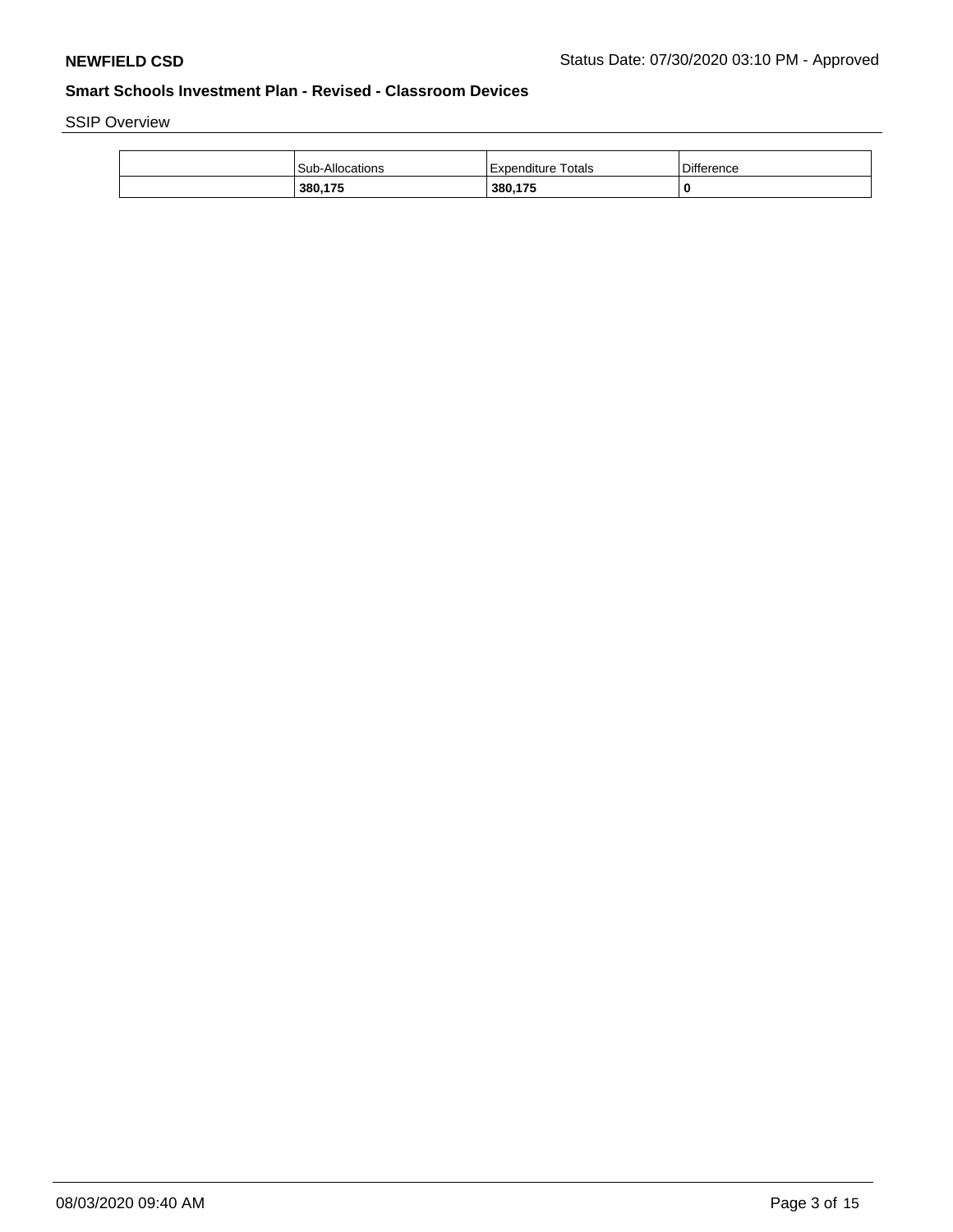School Connectivity

- **1. In order for students and faculty to receive the maximum benefit from the technology made available under the Smart Schools Bond Act, their school buildings must possess sufficient connectivity infrastructure to ensure that devices can be used during the school day. Smart Schools Investment Plans must demonstrate that:**
	- **• sufficient infrastructure that meets the Federal Communications Commission's 100 Mbps per 1,000 students standard currently exists in the buildings where new devices will be deployed, or**
	- **• is a planned use of a portion of Smart Schools Bond Act funds, or**
	- **• is under development through another funding source.**

**Smart Schools Bond Act funds used for technology infrastructure or classroom technology investments must increase the number of school buildings that meet or exceed the minimum speed standard of 100 Mbps per 1,000 students and staff within 12 months. This standard may be met on either a contracted 24/7 firm service or a "burstable" capability. If the standard is met under the burstable criteria, it must be:**

**1. Specifically codified in a service contract with a provider, and**

**2. Guaranteed to be available to all students and devices as needed, particularly during periods of high demand, such as computer-based testing (CBT) periods.**

**Please describe how your district already meets or is planning to meet this standard within 12 months of plan submission.**

(No Response)

**1a. If a district believes that it will be impossible to meet this standard within 12 months, it may apply for a waiver of this requirement, as described on the Smart Schools website. The waiver must be filed and approved by SED prior to submitting this survey.**

 $\Box$  By checking this box, you are certifying that the school district has an approved waiver of this requirement on file with the New York State Education Department.

**2. Connectivity Speed Calculator (Required). If the district currently meets the required speed, enter "Currently Met" in the last box: Expected Date When Required Speed Will be Met.**

|                  | l Number of     | Required Speed | Current Speed in | Expected Speed  | Expected Date                           |
|------------------|-----------------|----------------|------------------|-----------------|-----------------------------------------|
|                  | <b>Students</b> | In Mbps        | l Mbps           | to be Attained  | When Required                           |
|                  |                 |                |                  |                 | l Within 12 Months ISpeed Will be Met l |
| Calculated Speed | (No Response)   | 0.00           | (No Response)    | l (No Response) | l (No Response)                         |

**3. Describe how you intend to use Smart Schools Bond Act funds for high-speed broadband and/or wireless connectivity projects in school buildings.**

(No Response)

**4. Describe the linkage between the district's District Instructional Technology Plan and how the proposed projects will improve teaching and learning. (There should be a link between your response to this question and your responses to Question 1 in Section IV - NYSED Initiatives Alignment: "Explain how the district use of instructional technology will serve as a part of a comprehensive and sustained effort to support rigorous academic standards attainment and performance improvement for students."** 

**Your answer should also align with your answers to the questions in Section II - Strategic Technology Planning and the associated Action Steps in Section III - Action Plan.)**

(No Response)

**5. If the district wishes to have students and staff access the Internet from wireless devices within the school building, or in close proximity to it, it must first ensure that it has a robust Wi-Fi network in place that has sufficient bandwidth to meet user demand.**

**Please describe how you have quantified this demand and how you plan to meet this demand.**

(No Response)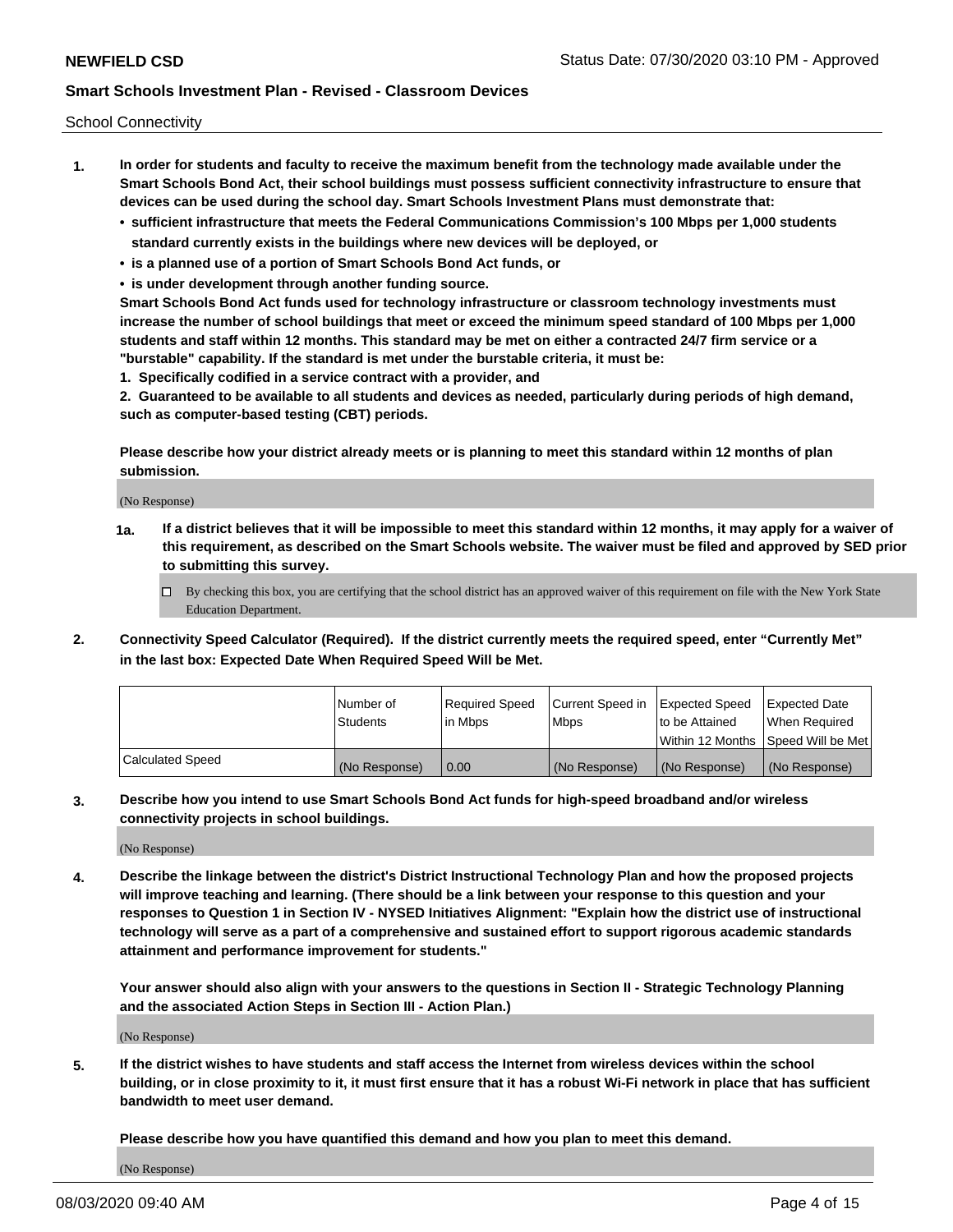School Connectivity

**6. Smart Schools plans with any expenditures in the School Connectivity category require a project number from the Office of Facilities Planning. Districts must submit an SSBA LOI and receive project numbers prior to submitting the SSIP. As indicated on the LOI, some projects may be eligible for a streamlined review and will not require a building permit.**

**Please indicate on a separate row each project number given to you by the Office of Facilities Planning.**

| Project Number |  |
|----------------|--|
| (No Response)  |  |

**7. Certain high-tech security and connectivity infrastructure projects may be eligible for an expedited review process as determined by the Office of Facilities Planning.**

### **Was your project deemed eligible for streamlined review?**

(No Response)

### **8. Include the name and license number of the architect or engineer of record.**

| Name          | License Number |
|---------------|----------------|
| (No Response) | (No Response)  |

### **9. Public Expenditures – Loanable (Counts toward the nonpublic loan calculation)**

| Select the allowable expenditure type.<br>Repeat to add another item under each type. | <b>PUBLIC</b> Items to be<br>l Purchased | Quantity           | Cost Per Item    | <b>Total Cost</b> |
|---------------------------------------------------------------------------------------|------------------------------------------|--------------------|------------------|-------------------|
| (No Response)                                                                         | (No Response)                            | l (No<br>Response) | (No<br>Response) | $\overline{0.00}$ |
|                                                                                       |                                          | O                  | 0.00             |                   |

## **10. Public Expenditures – Non-Loanable (Does not count toward nonpublic loan calculation)**

| Select the allowable expenditure<br>type.<br>Repeat to add another item under<br>each type. | <b>PUBLIC</b> Items to be purchased | Quantity      | Cost per Item | <b>Total Cost</b> |
|---------------------------------------------------------------------------------------------|-------------------------------------|---------------|---------------|-------------------|
| (No Response)                                                                               | (No Response)                       | (No Response) | (No Response) | 0.00              |
|                                                                                             |                                     |               | 0.00          |                   |

#### **11. Final 2014-15 BEDS Enrollment to calculate Nonpublic Sharing Requirement (no changes allowed.)**

|            | Public Enrollment | Nonpublic Enrollment | 'Total Enrollment | l Nonpublic Percentage |
|------------|-------------------|----------------------|-------------------|------------------------|
| Enrollment | 740               |                      | 740.00            | 0.00                   |

#### **12. Total Public Budget - Loanable (Counts toward the nonpublic loan calculation)**

|                                                      | Public Allocations | <b>Estimated Nonpublic Loan</b><br>Amount | Estimated Total Sub-Allocations |
|------------------------------------------------------|--------------------|-------------------------------------------|---------------------------------|
| Network/Access Costs                                 | (No Response)      | 0.00                                      | 0.00                            |
| School Internal Connections and<br><b>Components</b> | (No Response)      | 0.00                                      | 0.00                            |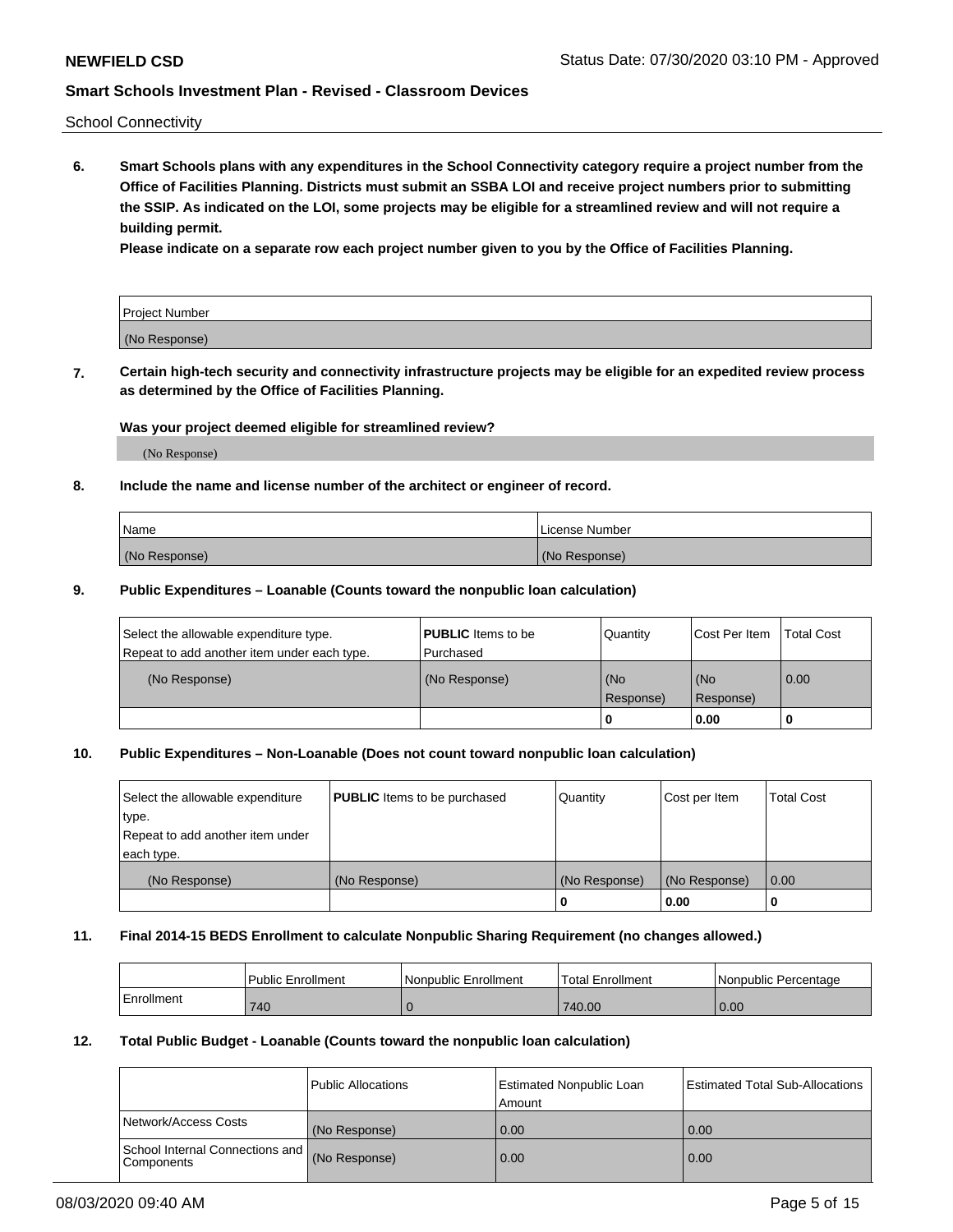School Connectivity

|         | <b>Public Allocations</b> | <b>Estimated Nonpublic Loan</b><br>Amount | <b>Estimated Total Sub-Allocations</b> |
|---------|---------------------------|-------------------------------------------|----------------------------------------|
| Other   | (No Response)             | 0.00                                      | 0.00                                   |
| Totals: | 0.00                      | 0                                         | o                                      |

# **13. Total Public Budget – Non-Loanable (Does not count toward the nonpublic loan calculation)**

|                                                   | Sub-<br>Allocation |
|---------------------------------------------------|--------------------|
| Network/Access Costs                              | (No Response)      |
| Outside Plant Costs                               | (No Response)      |
| <b>School Internal Connections and Components</b> | (No Response)      |
| Professional Services                             | (No Response)      |
| Testing                                           | (No Response)      |
| <b>Other Upfront Costs</b>                        | (No Response)      |
| <b>Other Costs</b>                                | (No Response)      |
| Totals:                                           | 0.00               |

# **14. School Connectivity Totals**

|                          | Total Sub-Allocations |
|--------------------------|-----------------------|
| Total Loanable Items     | 0.00                  |
| Total Non-Ioanable Items | 0.00                  |
| Totals:                  | 0                     |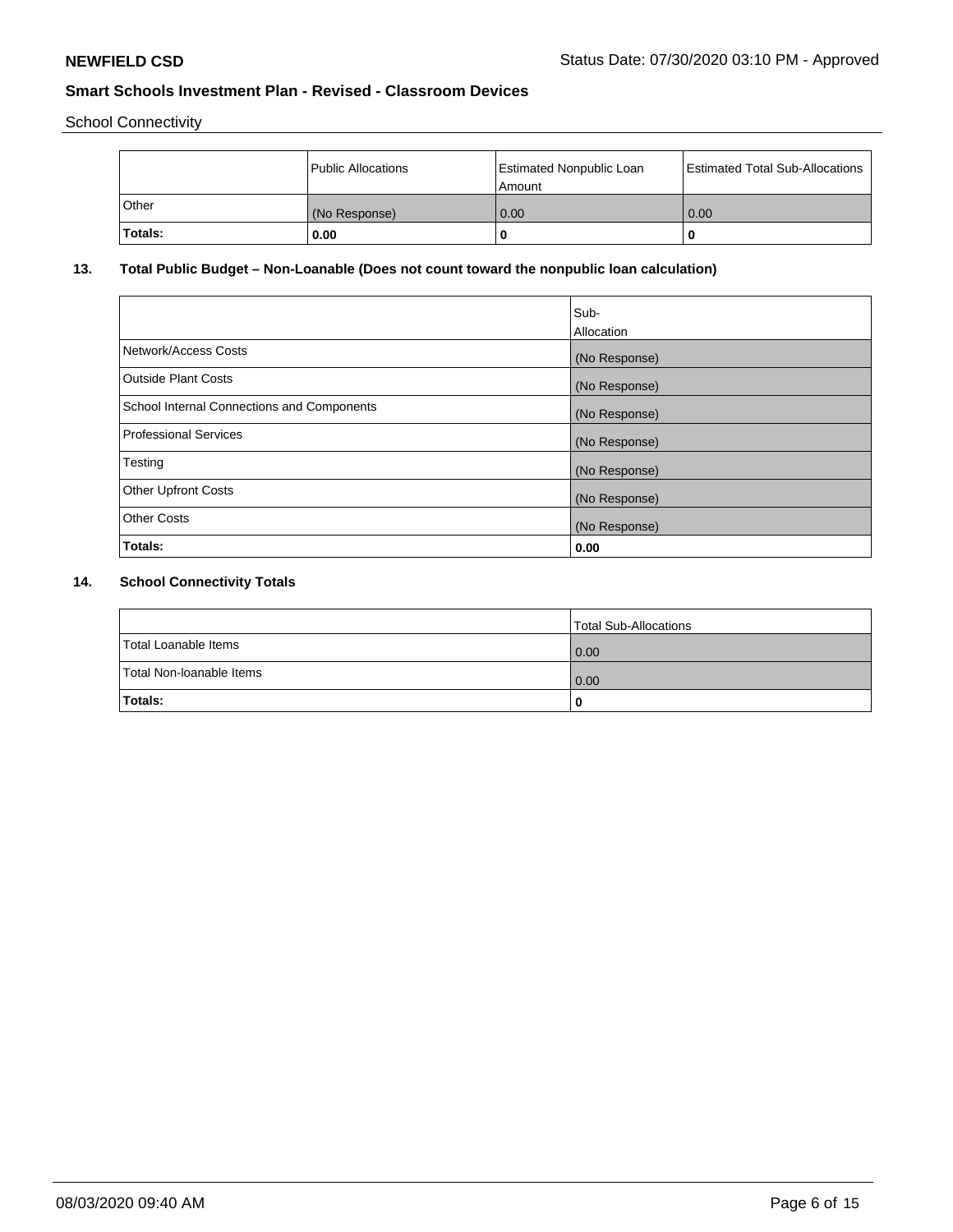Community Connectivity (Broadband and Wireless)

**1. Describe how you intend to use Smart Schools Bond Act funds for high-speed broadband and/or wireless connectivity projects in the community.**

(No Response)

**2. Please describe how the proposed project(s) will promote student achievement and increase student and/or staff access to the Internet in a manner that enhances student learning and/or instruction outside of the school day and/or school building.**

(No Response)

**3. Community connectivity projects must comply with all the necessary local building codes and regulations (building and related permits are not required prior to plan submission).**

 $\Box$  I certify that we will comply with all the necessary local building codes and regulations.

**4. Please describe the physical location of the proposed investment.**

(No Response)

**5. Please provide the initial list of partners participating in the Community Connectivity Broadband Project, along with their Federal Tax Identification (Employer Identification) number.**

| <b>Project Partners</b> | l Federal ID # |
|-------------------------|----------------|
| (No Response)           | (No Response)  |

**6. Please detail the type, quantity, per unit cost and total cost of the eligible items under each sub-category.**

| Select the allowable expenditure | Item to be purchased | Quantity      | Cost per Item | <b>Total Cost</b> |
|----------------------------------|----------------------|---------------|---------------|-------------------|
| type.                            |                      |               |               |                   |
| Repeat to add another item under |                      |               |               |                   |
| each type.                       |                      |               |               |                   |
| (No Response)                    | (No Response)        | (No Response) | (No Response) | 0.00              |
|                                  |                      | o             | 0.00          |                   |

**7. If you are submitting an allocation for Community Connectivity, complete this table.**

**Note that the calculated Total at the bottom of the table must equal the Total allocation for this category that you entered in the SSIP Overview overall budget.**

|                                    | Sub-Allocation |
|------------------------------------|----------------|
| Network/Access Costs               | (No Response)  |
| Outside Plant Costs                | (No Response)  |
| <b>Tower Costs</b>                 | (No Response)  |
| <b>Customer Premises Equipment</b> | (No Response)  |
| <b>Professional Services</b>       | (No Response)  |
| Testing                            | (No Response)  |
| <b>Other Upfront Costs</b>         | (No Response)  |
| <b>Other Costs</b>                 | (No Response)  |
| Totals:                            | 0.00           |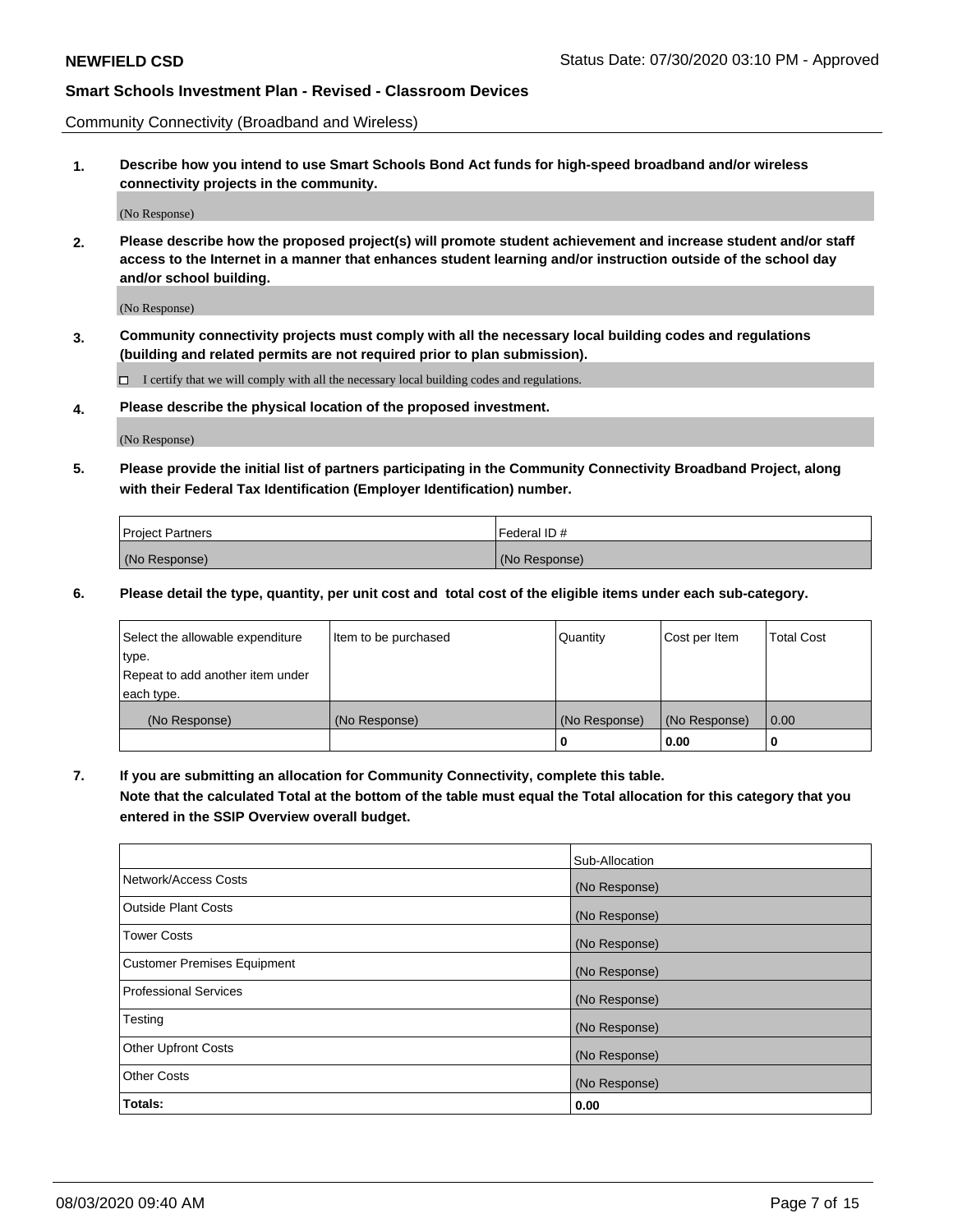### Classroom Learning Technology

**1. In order for students and faculty to receive the maximum benefit from the technology made available under the Smart Schools Bond Act, their school buildings must possess sufficient connectivity infrastructure to ensure that devices can be used during the school day. Smart Schools Investment Plans must demonstrate that sufficient infrastructure that meets the Federal Communications Commission's 100 Mbps per 1,000 students standard currently exists in the buildings where new devices will be deployed, or is a planned use of a portion of Smart Schools Bond Act funds, or is under development through another funding source. Smart Schools Bond Act funds used for technology infrastructure or classroom technology investments must increase the number of school buildings that meet or exceed the minimum speed standard of 100 Mbps per 1,000 students and staff within 12 months. This standard may be met on either a contracted 24/7 firm service or a "burstable" capability. If the standard is met under the burstable criteria, it must be:**

**1. Specifically codified in a service contract with a provider, and**

**2. Guaranteed to be available to all students and devices as needed, particularly during periods of high demand, such as computer-based testing (CBT) periods.**

**Please describe how your district already meets or is planning to meet this standard within 12 months of plan submission.**

Newfield Central Schools subscribes to broadband services through Central New York Regional Information Center. The district currently exceeds this standard.

- **1a. If a district believes that it will be impossible to meet this standard within 12 months, it may apply for a waiver of this requirement, as described on the Smart Schools website. The waiver must be filed and approved by SED prior to submitting this survey.**
	- By checking this box, you are certifying that the school district has an approved waiver of this requirement on file with the New York State Education Department.
- **2. Connectivity Speed Calculator (Required). If the district currently meets the required speed, enter "Currently Met" in the last box: Expected Date When Required Speed Will be Met.**

|                         | l Number of<br><b>Students</b> | Required Speed<br>l in Mbps | Current Speed in<br><b>Mbps</b> | <b>Expected Speed</b><br>to be Attained | <b>Expected Date</b><br>When Required<br> Within 12 Months  Speed Will be Met |
|-------------------------|--------------------------------|-----------------------------|---------------------------------|-----------------------------------------|-------------------------------------------------------------------------------|
| <b>Calculated Speed</b> | 796                            | 79.60                       | 150                             | 150                                     | <b>Currently Met</b>                                                          |

**3. If the district wishes to have students and staff access the Internet from wireless devices within the school building, or in close proximity to it, it must first ensure that it has a robust Wi-Fi network in place that has sufficient bandwidth to meet user demand.**

**Please describe how you have quantified this demand and how you plan to meet this demand.**

During preparation for our Phase 1 application, Newfield Central Schools worked with the Technology Planning Specialists from Hunt Engineering and Architects, the planning specialists from the Central New York Regional Information Center, and district instructional staff to review all of the spaces in the district and their potential use as a instructional space. Additionally, they reviewed the potential number of students that could be using those spaces and designed a wireless network to reflect that use.

Phase 1 included the purchase and installation of 91 wireless access points. This provides a super adequate wireless access network for our students.

**4. All New York State public school districts are required to complete and submit an Instructional Technology Plan survey to the New York State Education Department in compliance with Section 753 of the Education Law and per Part 100.12 of the Commissioner's Regulations.**

**Districts that include educational technology purchases as part of their Smart Schools Investment Plan must have a submitted and approved Instructional Technology Plan survey on file with the New York State Education Department.**

 $\boxtimes$  By checking this box, you are certifying that the school district has an approved Instructional Technology Plan survey on file with the New York State Education Department.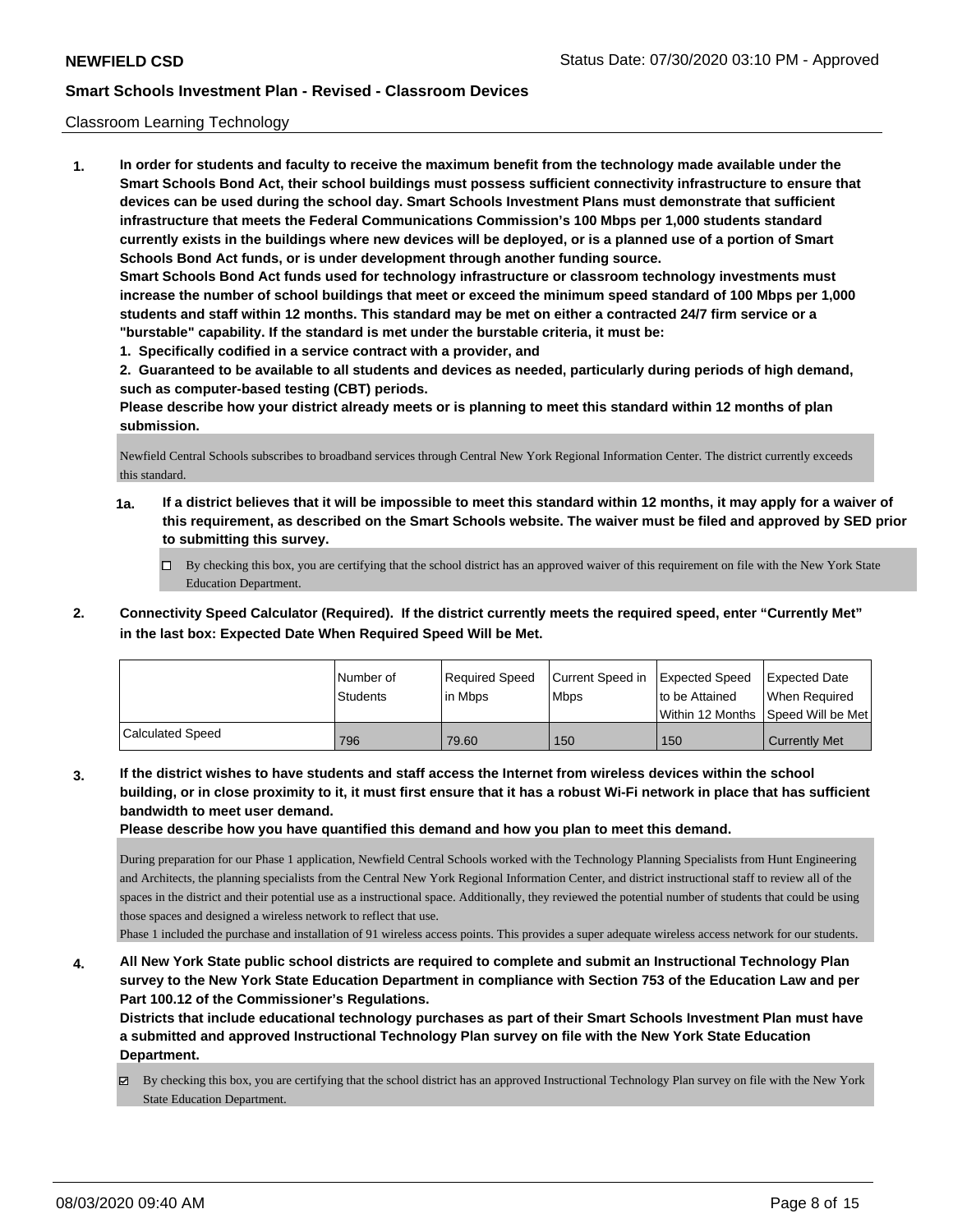### Classroom Learning Technology

**5. Describe the devices you intend to purchase and their compatibility with existing or planned platforms or systems. Specifically address the adequacy of each facility's electrical, HVAC and other infrastructure necessary to install and support the operation of the planned technology.**

Newfield Central Schools maintains the electrical, HVAC and other infrastructure through numerous capital projects This includes the current capital project that will be completed this spring.

There are two groups of devices that the district wishes to purchase utilizing funds from this Smart Schools application.

The first group of devices includes personal student devices to support the increased and equitable access to technology. Windows 10 laptops and iPads will be included in this group. These devices will be housed in charging carts. These carts require only a 110 circuit for the plug and place no increased demand on the HVAC system.

The second section of the application are the Promethean boards for the classrooms. These boards are replacements for existing devices that are beginning to fail as they get older and older. As replacements, these devices will not place any increase on the existing electrical or HVAC systems.

#### **6. Describe how the proposed technology purchases will:**

- **> enhance differentiated instruction;**
- **> expand student learning inside and outside the classroom;**
- **> benefit students with disabilities and English language learners; and**
- **> contribute to the reduction of other learning gaps that have been identified within the district.**

**The expectation is that districts will place a priority on addressing the needs of students who struggle to succeed in a rigorous curriculum. Responses in this section should specifically address this concern and align with the district's Instructional Technology Plan (in particular Question 2 of E. Curriculum and Instruction: "Does the district's instructional technology plan address the needs of students with disabilities to ensure equitable access to instruction, materials and assessments?" and Question 3 of the same section: "Does the district's instructional technology plan address the provision of assistive technology specifically for students with disabilities to ensure access to and participation in the general curriculum?")**

**In addition, describe how the district ensures equitable access to instruction, materials and assessments and participation in the general curriculum for both SWD and English Language Learners/Multilingual Learners (ELL/MLL) students.**

One of the primary goals of Newfield Central School's Instructional Technology Plan is to increase equitable access to high-quality digital resources and standards-based, technology-rich learning experiences. This means for all students, not a limited few.

For example, the personal devices will encourage students with disabilities and students struggling to overcome learning gaps. Often, both of these groups of students require additional time to complete a task or use strategies that regular educations student don't require. By the integration of these devices, students will have the time they need to complete assignments. They will not be limited by an arbitrary 45 minute time schedule. Additionally, these students will be able to work with one-on-one aides or Academic Intervention Services in their support times to help them accomplish their educational goals.

Newfield Central Schools faces a unique challenge with English Language Learners for a rural school district. As a rural school they have limited access to content translations or translators that might be required for their students. As a rural school who has two major universities (Cornell and Ithaca College) nearby, English Language Learners are more common than other districts might experience. Newfield regularly uses Google Browser with these students. Available on both the iPads and the Windows 10 laptops, this web site provides immediate translation from native languages to English and from English to the native languages. English Language Learners can immediately translate their work and their instructional content back and forth eliminating the need to wait for a human translator to be available to participate in instruction.

Finally, the use of graphics interaction on the iPads and the Promethean boards impacts all of these students. Students who struggle with writing skills can use graphic icons and touch screens to research and participate. They can also use the audio components to present text with text to speech applications.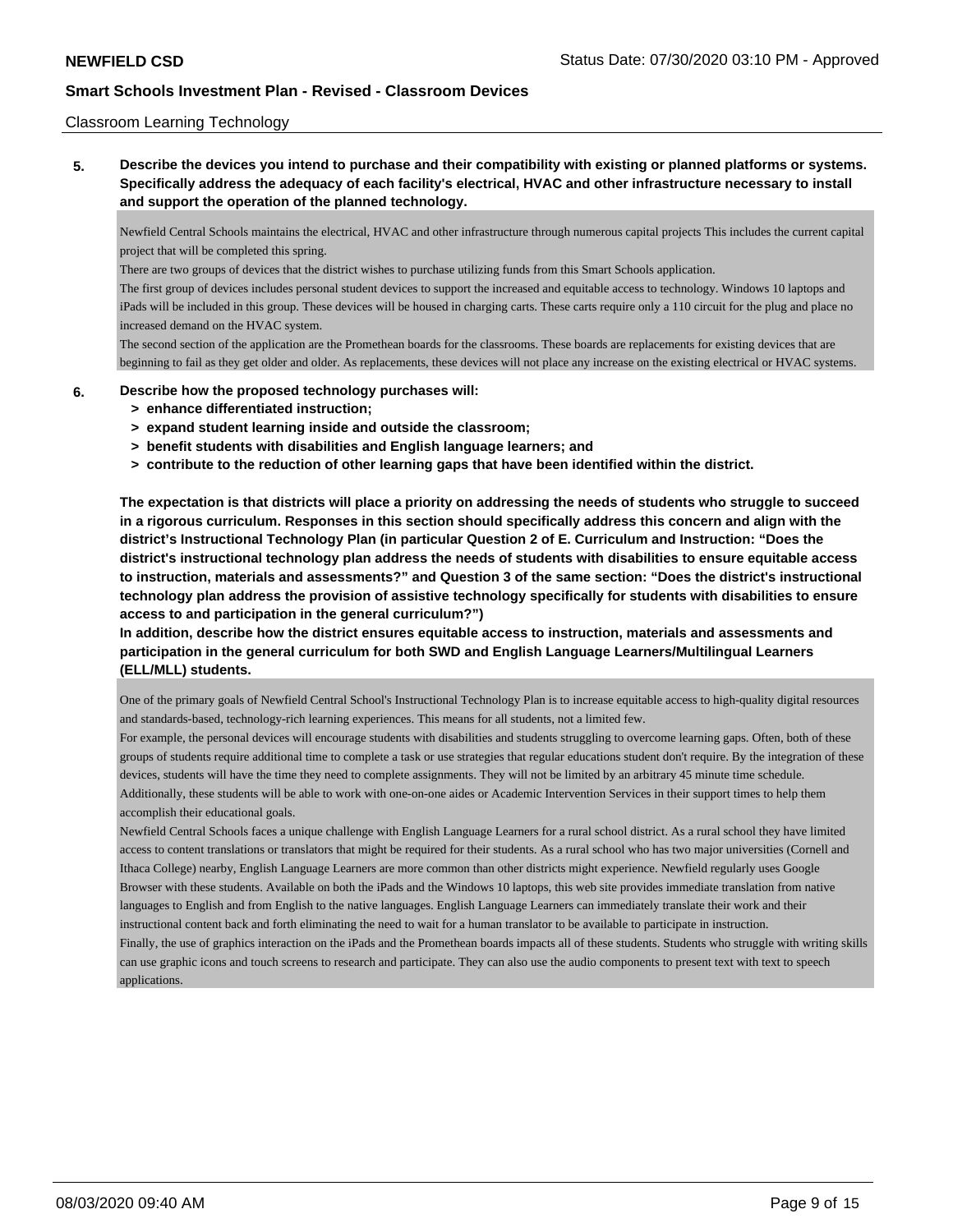### Classroom Learning Technology

# **7. Where appropriate, describe how the proposed technology purchases will enhance ongoing communication with parents and other stakeholders and help the district facilitate technology-based regional partnerships, including distance learning and other efforts.**

The specific devices do not have a direct impact on the ongoing communication between the district staff and parents and other stakeholders. Newfield has made a committement to a robust student management system with a robust parent portal. Via this portal, all parents can review student academic progress on a day to day basis, attendance, and even lunch offerings. Additionally, the system offers direct email contact to their student's instructional team via email to support assignment completion and prevent an issue with the old system of waiting for a report card to understand challenges their student may be facing.

Video Conferencing with resources outside the district has always depended on expensive Video Conferencing rooms and their schedule availabliity. All of the iPads and Windows 10 laptops that will be purchased have video capacity. Every room will become a Video Conferencing facility eliminating the schedule conflicts and equipment failure issues. A teacher can reach out to a colleague from their desktop or take a group of students on a virtual field trip using the Promethean board in their classroom.

### **8. Describe the district's plan to provide professional development to ensure that administrators, teachers and staff can employ the technology purchased to enhance instruction successfully.**

**Note: This response should be aligned and expanded upon in accordance with your district's response to Question 1 of F. Professional Development of your Instructional Technology Plan: "Please provide a summary of professional development offered to teachers and staff, for the time period covered by this plan, to support technology to enhance teaching and learning. Please include topics, audience and method of delivery within your summary."**

Newfield Central Schools is firmly committed to supporting the instructional efforts of the teachers with a rigorous offering of technology professional trainings relative to their classroom equipment and instructional goals. These offerings are presented both via local staff members and via Tompkins-Seneca-Tioga (TST)BOCES Model Schools training staff.

One core group of professional development that is critical for all users and important for the teachers to pass on to the students are Web courses including Cyber Security Overview, Browser Security Basics,Security Awareness, and Tips and Tricks to Simplify your Academic Life. Content area offerings has included Spark Joy! Student and Teacher Creation using Adobe Spark, Innovator's Mindset Book Study, 6th Grade Edmodo Exploration, and News ELA Webinar (GCouros).

Two of the course offerings that are very exciting to the content of this application are Maximizing Your Promethean Board in a Student Centered Classroom, and Global Collaboration, How dow we connect with others.

Finally, Newfield Central School has a full time director of Technology and Professional Development. Working with the part time Technology Integration Specialist this team can both work on peer visitations, individual team trainings, and advanced trainings for all of the staff as required.

# **9. Districts must contact one of the SUNY/CUNY teacher preparation programs listed on the document on the left side of the page that supplies the largest number of the district's new teachers to request advice on innovative uses and best practices at the intersection of pedagogy and educational technology.**

- $\boxtimes$  By checking this box, you certify that you have contacted the SUNY/CUNY teacher preparation program that supplies the largest number of your new teachers to request advice on these issues.
- **9a. Please enter the name of the SUNY or CUNY Institution that you contacted.**

SUNY Cortland

**9b. Enter the primary Institution phone number.**

607-753-5433

**9c. Enter the name of the contact person with whom you consulted and/or will be collaborating with on innovative uses of technology and best practices.**

Dr. Andrea Lachance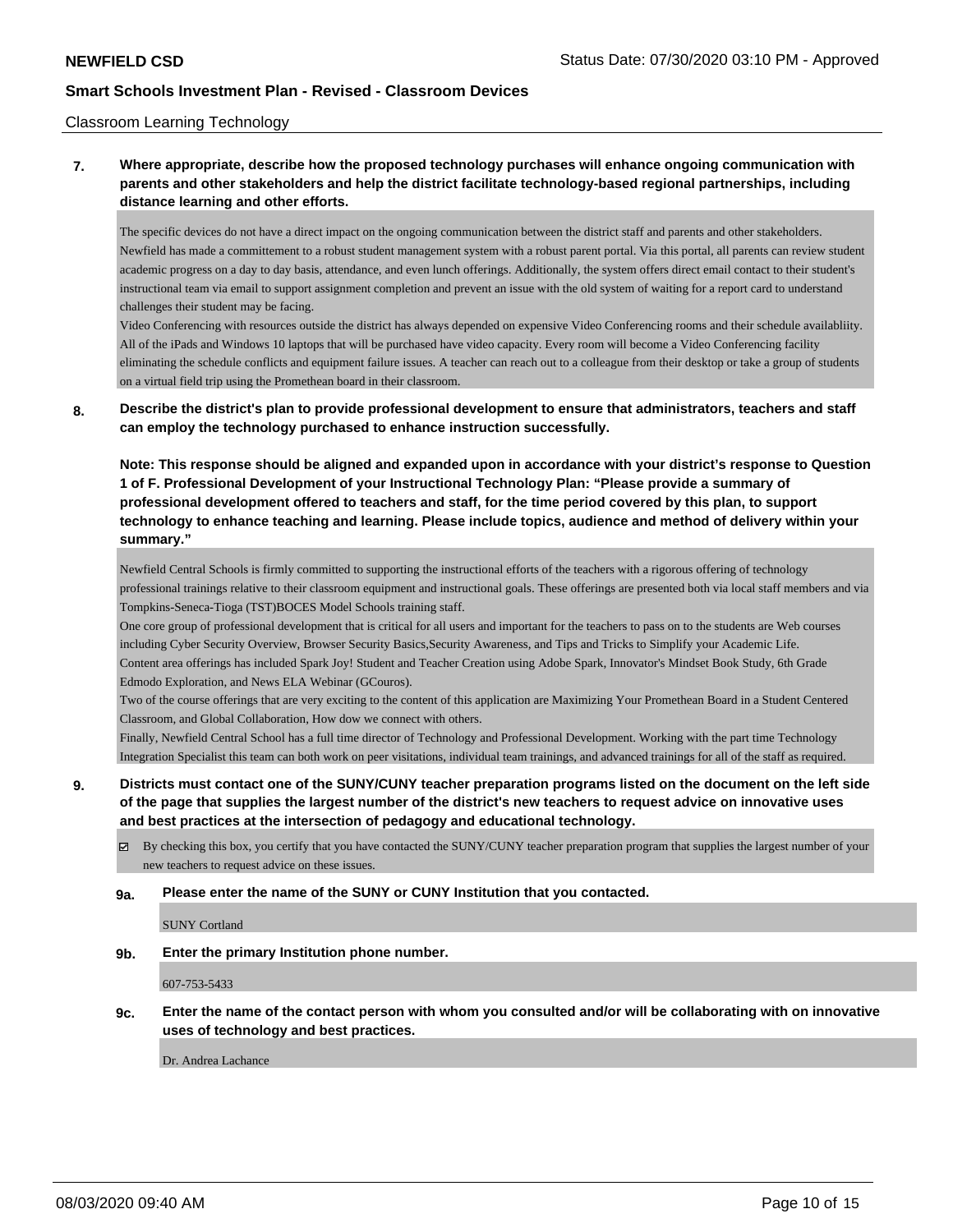### Classroom Learning Technology

**10. To ensure the sustainability of technology purchases made with Smart Schools funds, districts must demonstrate a long-term plan to maintain and replace technology purchases supported by Smart Schools Bond Act funds. This sustainability plan shall demonstrate a district's capacity to support recurring costs of use that are ineligible for Smart Schools Bond Act funding such as device maintenance, technical support, Internet and wireless fees, maintenance of hotspots, staff professional development, building maintenance and the replacement of incidental items. Further, such a sustainability plan shall include a long-term plan for the replacement of purchased devices and equipment at the end of their useful life with other funding sources.**

 $\boxtimes$  By checking this box, you certify that the district has a sustainability plan as described above.

**11. Districts must ensure that devices purchased with Smart Schools Bond funds will be distributed, prepared for use, maintained and supported appropriately. Districts must maintain detailed device inventories in accordance with generally accepted accounting principles.**

By checking this box, you certify that the district has a distribution and inventory management plan and system in place.

#### **12. Please detail the type, quantity, per unit cost and total cost of the eligible items under each sub-category.**

| Select the allowable expenditure<br>type.<br>Repeat to add another item under<br>each type. | Item to be Purchased                                   | Quantity | Cost per Item | <b>Total Cost</b> |
|---------------------------------------------------------------------------------------------|--------------------------------------------------------|----------|---------------|-------------------|
| <b>Tablet Computers</b>                                                                     | Apple iPads                                            | 76       | 300.00        | 22,800.00         |
| <b>Other Costs</b>                                                                          | iPad Storage and Charging Cart                         | 3        | 1,400.00      | 4,200.00          |
| <b>Other Costs</b>                                                                          | <b>iPad Cases</b>                                      | 76       | 25.00         | 1,900.00          |
| <b>Other Costs</b>                                                                          | Headphones                                             | 325      | 8.00          | 2,600.00          |
| <b>Laptop Computers</b>                                                                     | Dell Windows 10 Laptop                                 | 376      | 750.00        | 282,000.00        |
| <b>Other Costs</b>                                                                          | Cart for charging and storage of<br>Windows 10 Laptops | 15       | 1,100.00      | 16,500.00         |
| <b>Other Costs</b>                                                                          | Mice for Laptops                                       | 250      | 6.00          | 1,500.00          |
| <b>Other Costs</b>                                                                          | Windows 10 OPS Promethean Module                       | 11       | 900.00        | 9,900.00          |
| <b>Other Costs</b>                                                                          | Wireless Keyboard                                      | 11       | 25.00         | 275.00            |
| Interactive Whiteboards                                                                     | <b>Promethean Boards</b>                               | 11       | 3,500.00      | 38,500.00         |
|                                                                                             |                                                        | 1,154    | 8,014.00      | 380,175           |

#### **13. Final 2014-15 BEDS Enrollment to calculate Nonpublic Sharing Requirement (no changes allowed.)**

|            | Public Enrollment | <b>Nonpublic Enrollment</b> | <b>Total Enrollment</b> | l Nonpublic<br>l Percentage |
|------------|-------------------|-----------------------------|-------------------------|-----------------------------|
| Enrollment | 740               |                             | 740.00                  | 0.00                        |

#### **14. If you are submitting an allocation for Classroom Learning Technology complete this table.**

|                         | <b>Public School Sub-Allocation</b> | <b>Estimated Nonpublic Loan</b><br>Amount<br>(Based on Percentage Above) | <b>Estimated Total Public and</b><br>Nonpublic Sub-Allocation |
|-------------------------|-------------------------------------|--------------------------------------------------------------------------|---------------------------------------------------------------|
| Interactive Whiteboards | 38,500.00                           | 0.00                                                                     | 38,500.00                                                     |
| Computer Servers        | 0.00                                | 0.00                                                                     | 0.00                                                          |
| Desktop Computers       | 0.00                                | 0.00                                                                     | 0.00                                                          |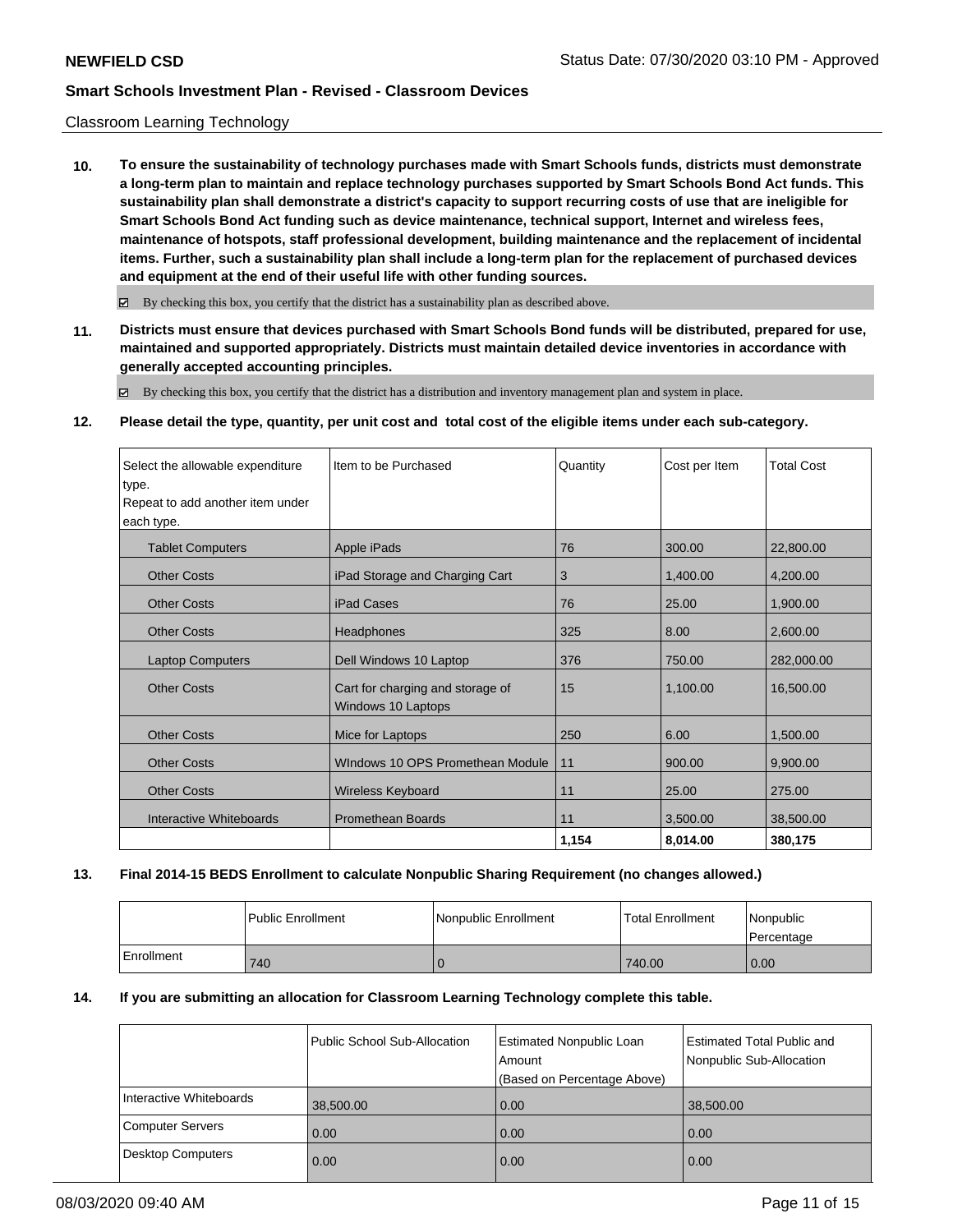Classroom Learning Technology

|                         | Public School Sub-Allocation | Estimated Nonpublic Loan<br>Amount<br>(Based on Percentage Above) | <b>Estimated Total Public and</b><br>Nonpublic Sub-Allocation |
|-------------------------|------------------------------|-------------------------------------------------------------------|---------------------------------------------------------------|
| <b>Laptop Computers</b> | 282,000.00                   | 0.00                                                              | 282,000.00                                                    |
| <b>Tablet Computers</b> | 22,800.00                    | 0.00                                                              | 22,800.00                                                     |
| <b>Other Costs</b>      | 36,875.00                    | 0.00                                                              | 36,875.00                                                     |
| Totals:                 | 380,175.00                   | υ                                                                 | 380,175                                                       |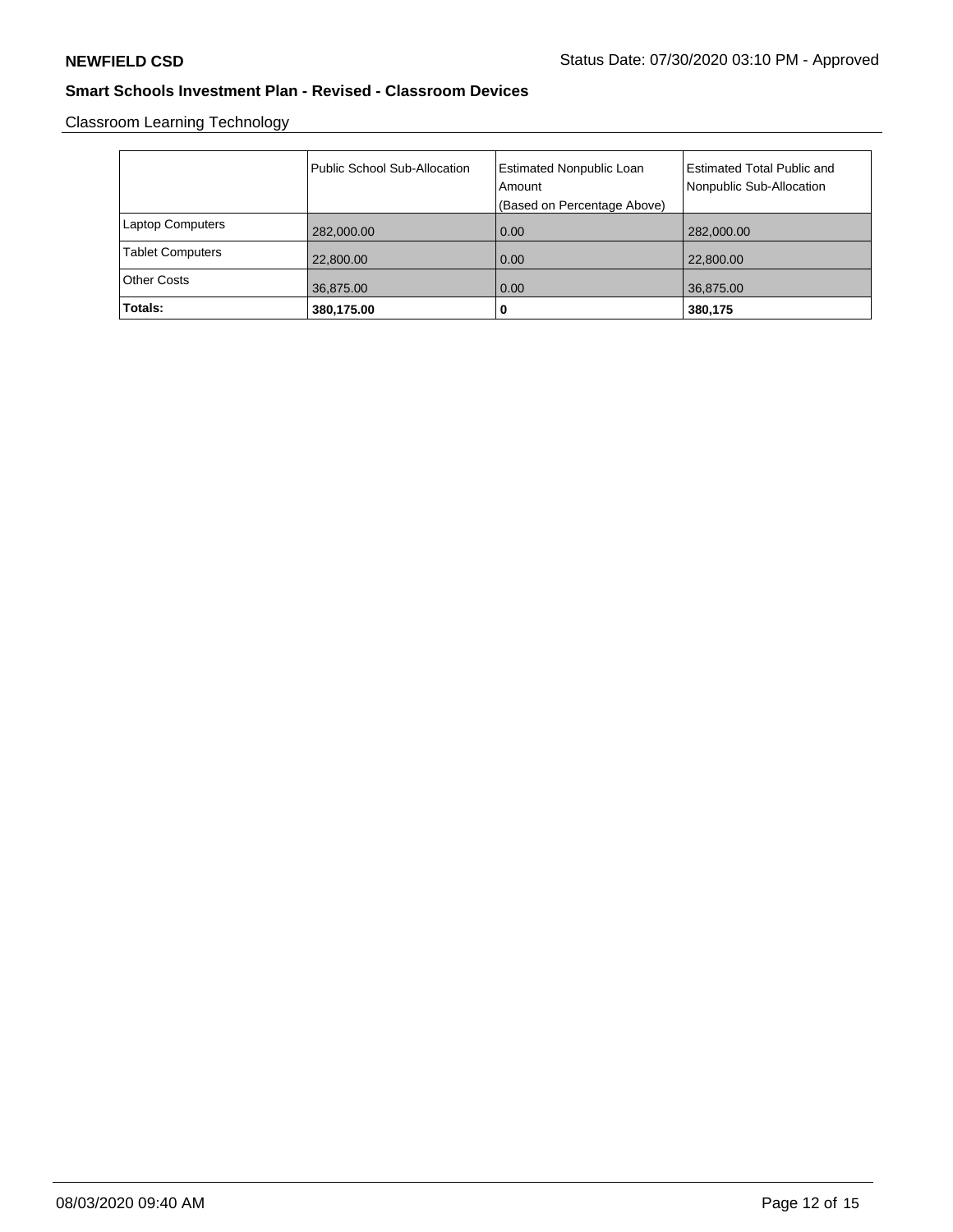#### Pre-Kindergarten Classrooms

**1. Provide information regarding how and where the district is currently serving pre-kindergarten students and justify the need for additional space with enrollment projections over 3 years.**

(No Response)

- **2. Describe the district's plan to construct, enhance or modernize education facilities to accommodate prekindergarten programs. Such plans must include:**
	- **Specific descriptions of what the district intends to do to each space;**
	- **An affirmation that new pre-kindergarten classrooms will contain a minimum of 900 square feet per classroom;**
	- **The number of classrooms involved;**
	- **The approximate construction costs per classroom; and**
	- **Confirmation that the space is district-owned or has a long-term lease that exceeds the probable useful life of the improvements.**

(No Response)

**3. Smart Schools Bond Act funds may only be used for capital construction costs. Describe the type and amount of additional funds that will be required to support ineligible ongoing costs (e.g. instruction, supplies) associated with any additional pre-kindergarten classrooms that the district plans to add.**

(No Response)

**4. All plans and specifications for the erection, repair, enlargement or remodeling of school buildings in any public school district in the State must be reviewed and approved by the Commissioner. Districts that plan capital projects using their Smart Schools Bond Act funds will undergo a Preliminary Review Process by the Office of Facilities Planning.**

**Please indicate on a separate row each project number given to you by the Office of Facilities Planning.**

| Project Number |  |
|----------------|--|
| (No Response)  |  |
|                |  |

**5. Please detail the type, quantity, per unit cost and total cost of the eligible items under each sub-category.**

| Select the allowable expenditure | Item to be purchased | Quantity      | Cost per Item | <b>Total Cost</b> |
|----------------------------------|----------------------|---------------|---------------|-------------------|
| 'type.                           |                      |               |               |                   |
| Repeat to add another item under |                      |               |               |                   |
| each type.                       |                      |               |               |                   |
| (No Response)                    | (No Response)        | (No Response) | (No Response) | 0.00              |
|                                  |                      | U             | 0.00          |                   |

**6. If you have made an allocation for Pre-Kindergarten Classrooms, complete this table. Note that the calculated Total at the bottom of the table must equal the Total allocation for this category that you entered in the SSIP Overview overall budget.**

|                                          | Sub-Allocation |
|------------------------------------------|----------------|
| Construct Pre-K Classrooms               | (No Response)  |
| Enhance/Modernize Educational Facilities | (No Response)  |
| <b>Other Costs</b>                       | (No Response)  |
| Totals:                                  | 0.00           |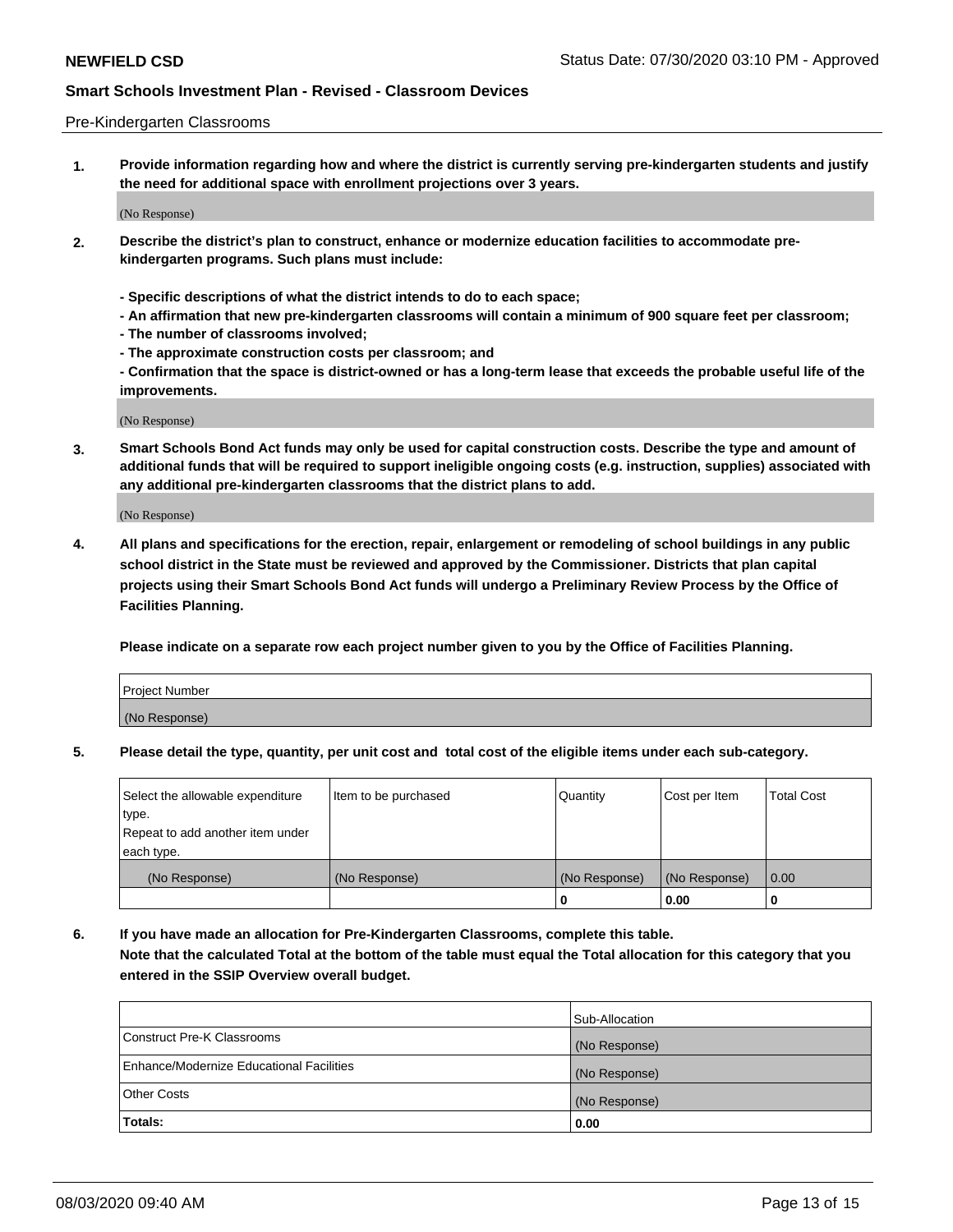Replace Transportable Classrooms

**1. Describe the district's plan to construct, enhance or modernize education facilities to provide high-quality instructional space by replacing transportable classrooms.**

(No Response)

**2. All plans and specifications for the erection, repair, enlargement or remodeling of school buildings in any public school district in the State must be reviewed and approved by the Commissioner. Districts that plan capital projects using their Smart Schools Bond Act funds will undergo a Preliminary Review Process by the Office of Facilities Planning.**

**Please indicate on a separate row each project number given to you by the Office of Facilities Planning.**

| Project Number |  |
|----------------|--|
|                |  |
|                |  |
|                |  |
| (No Response)  |  |
|                |  |
|                |  |

**3. For large projects that seek to blend Smart Schools Bond Act dollars with other funds, please note that Smart Schools Bond Act funds can be allocated on a pro rata basis depending on the number of new classrooms built that directly replace transportable classroom units.**

**If a district seeks to blend Smart Schools Bond Act dollars with other funds describe below what other funds are being used and what portion of the money will be Smart Schools Bond Act funds.**

(No Response)

**4. Please detail the type, quantity, per unit cost and total cost of the eligible items under each sub-category.**

| Select the allowable expenditure | Item to be purchased | Quantity      | Cost per Item | Total Cost |
|----------------------------------|----------------------|---------------|---------------|------------|
| ∣type.                           |                      |               |               |            |
| Repeat to add another item under |                      |               |               |            |
| each type.                       |                      |               |               |            |
| (No Response)                    | (No Response)        | (No Response) | (No Response) | 0.00       |
|                                  |                      | u             | 0.00          |            |

**5. If you have made an allocation for Replace Transportable Classrooms, complete this table. Note that the calculated Total at the bottom of the table must equal the Total allocation for this category that you entered in the SSIP Overview overall budget.**

|                                                | Sub-Allocation |
|------------------------------------------------|----------------|
| Construct New Instructional Space              | (No Response)  |
| Enhance/Modernize Existing Instructional Space | (No Response)  |
| Other Costs                                    | (No Response)  |
| Totals:                                        | 0.00           |